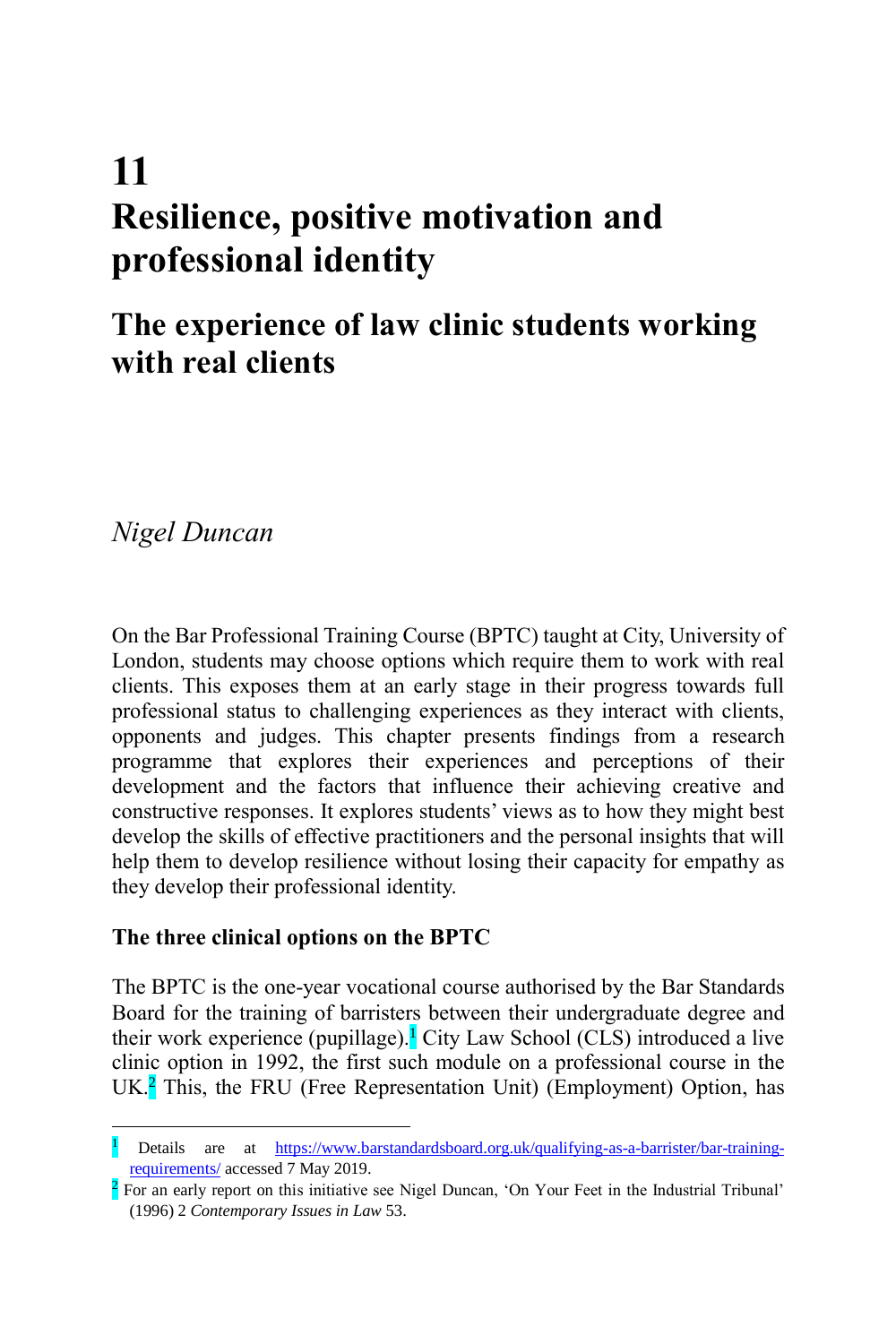since been joined by the Domestic Violence and the FRU (Social Security) Option. The three options operate in slightly different ways.

## **FRU (employment) option**

This option operates in conjunction with the Free Representation Unit (FRU), a charity that provides free representation to clients in employment and social security tribunals.<sup>3</sup> Students attend a training day organised by FRU and complete a test. If they pass the test they may then apply for the option. CLS provides them with workshops in conference skills, in the emotional issues arising from working with clients and how they might develop their own empathic responses, and in technicalities such as calculating compensation. They may then take out a case.

Many cases settle, although most students have experience of advocacy at case management or procedural hearings. Some proceed to a full hearing and students on the option have won compensation of over £20,000 or a tribunal order of re-engagement for their clients. All will experience one or more client conferences, interactions with the tribunal and opponents, drafting of documents, and they may experience negotiation or various degrees of trial advocacy.

Students are required to undertake at least one case and are assessed on a file which contains two reports. One is the analytical report of their work on the case, evidenced by documentation including the case papers, attendance notes and their own plans and notes. The second report is a reflective report in which students critically consider their own learning from the option.

# **FRU (social security) option**

This operates in much the same way as the FRU (Employment) option except that students are required to undertake at least two cases for submission, because social security cases tend to be factually less complex, and rarely involve cross-examination. Since cases do not settle students are guaranteed an advocacy experience although it differs in nature from that in employment cases.

#### **Domestic violence option**

l

This option is a similar mutually beneficial collaboration with an external organisation, in this case the National Centre for Domestic Violence  $(NCDV)$ <sup>4</sup>. Students go through a similar process of training and application.

<sup>&</sup>lt;sup>3</sup> Details of FRU and its work are at <www.thefru.org.uk/> accessed 7 May- 2019.

<sup>&</sup>lt;sup>4</sup> Details of NCDV and its work are at <www.ncdv.org.uk/> accessed 7 May 2019.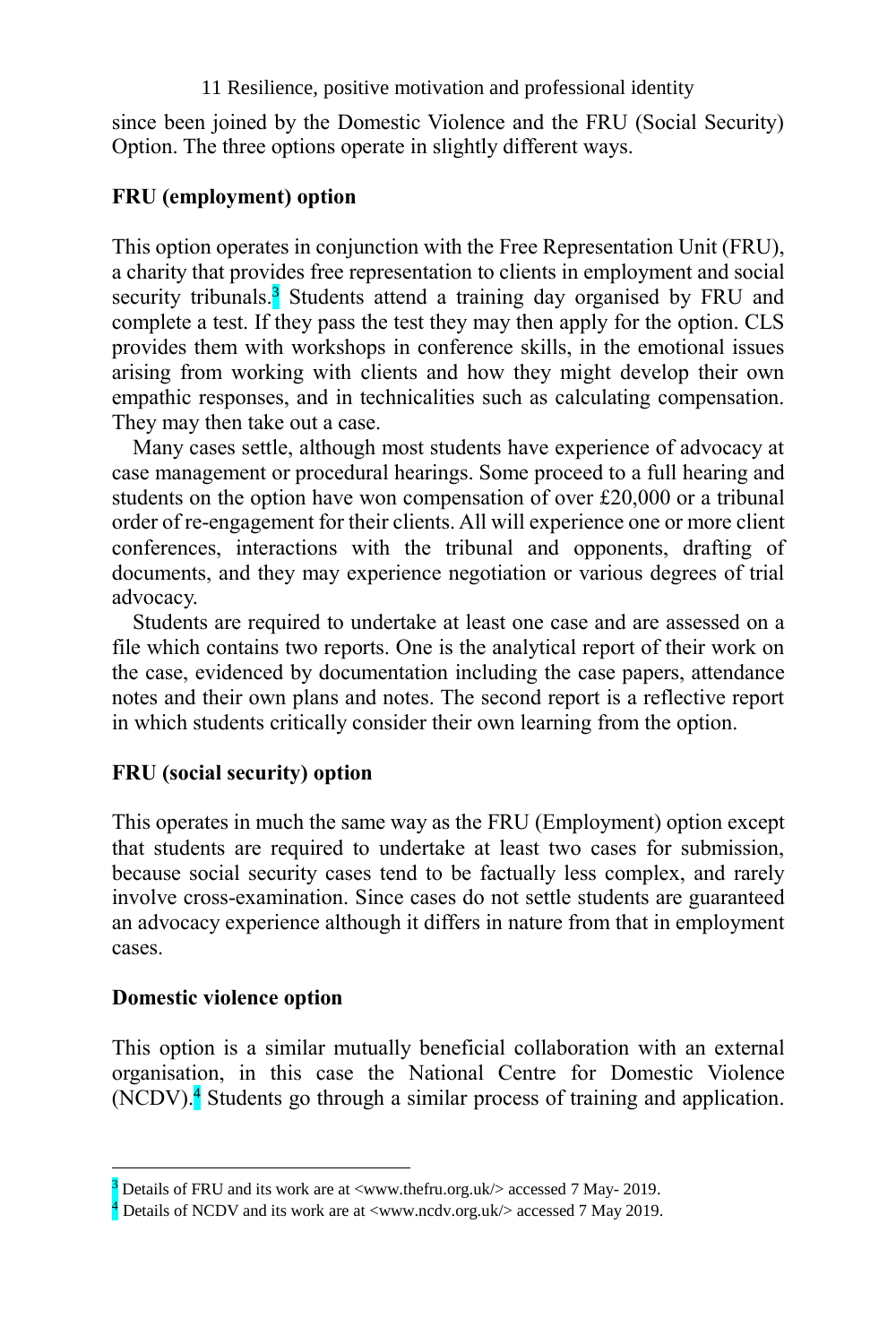Their work on this option involves acting as McKenzie Friends<sup>5</sup> in telephone conferences with clients who are the victims of domestic violence and who are usually seeking urgent injunctive relief. This is not an advisory task. Instead students take instructions from their client in order to draft witness statements and other documents. These will be checked by NCDV legal officers and the client before being submitted. As a result, training in conference skills is more developed. Students' attention is drawn to the problems faced by many victims of domestic violence, the chaotic lifestyles many have and the trauma of living with a coercive or violent partner. They are trained in addressing inconsistencies in stories, how to explore the client's account without suggesting the client is lying, and yet to recognise when what they are told indicates (for example) that children may be at risk. They may telephone or email supervisors for advice immediately after such a conference, or indicate in the email that covers their draft witness statement that there are particular issues that concern them. It is then a matter for the experienced lawyers at NCDV to finalise the documents with the client.

Students are required to submit three cases for assessment. They submit a file with analytical and reflective components as with the two FRU options.

#### **The research program**

l

For the last three years I have conducted research into the experience of the students undertaking these options, approved by City, University of London's research ethics committee,<sup>6</sup> subject to the voluntary participation of students, and normal conditions as to explanations of the research, the anonymisation of participants and secure transcription and storage of data. The research in each year has taken the form of online surveys and one or more focus group meetings. However, the participants are far from being a random group. They are all postgraduate Bar students who have opted for an approach to learning that requires work with real clients. Each has chosen a significantly different option which may reflect prior interests and life experiences. Response rates have been reasonable, averaging some 50% of a small cohort of around 50 students, but this provides a self-selecting group. Therefore, I make no claim to statistical significance, especially as the goals of the research in each year shifted slightly. In the first year my main goal was to explore students' experience in order to identify areas where support could be improved, leading to changes in the information and the teaching and learning sessions provided. Student responses identified a variety of concerns, including some relating to the emotional impact of working with clients who were often in distressing

 $\frac{5}{2}$  McKenzie Friends advise clients in the preparation for and during a hearing. Judges sometimes permit them to advocate for their client.

<sup>6</sup> Approval from City's Research Ethics Committee ref: LREC17002, and funded by a small grant from City's Centre for the Study of Legal Professional Practice.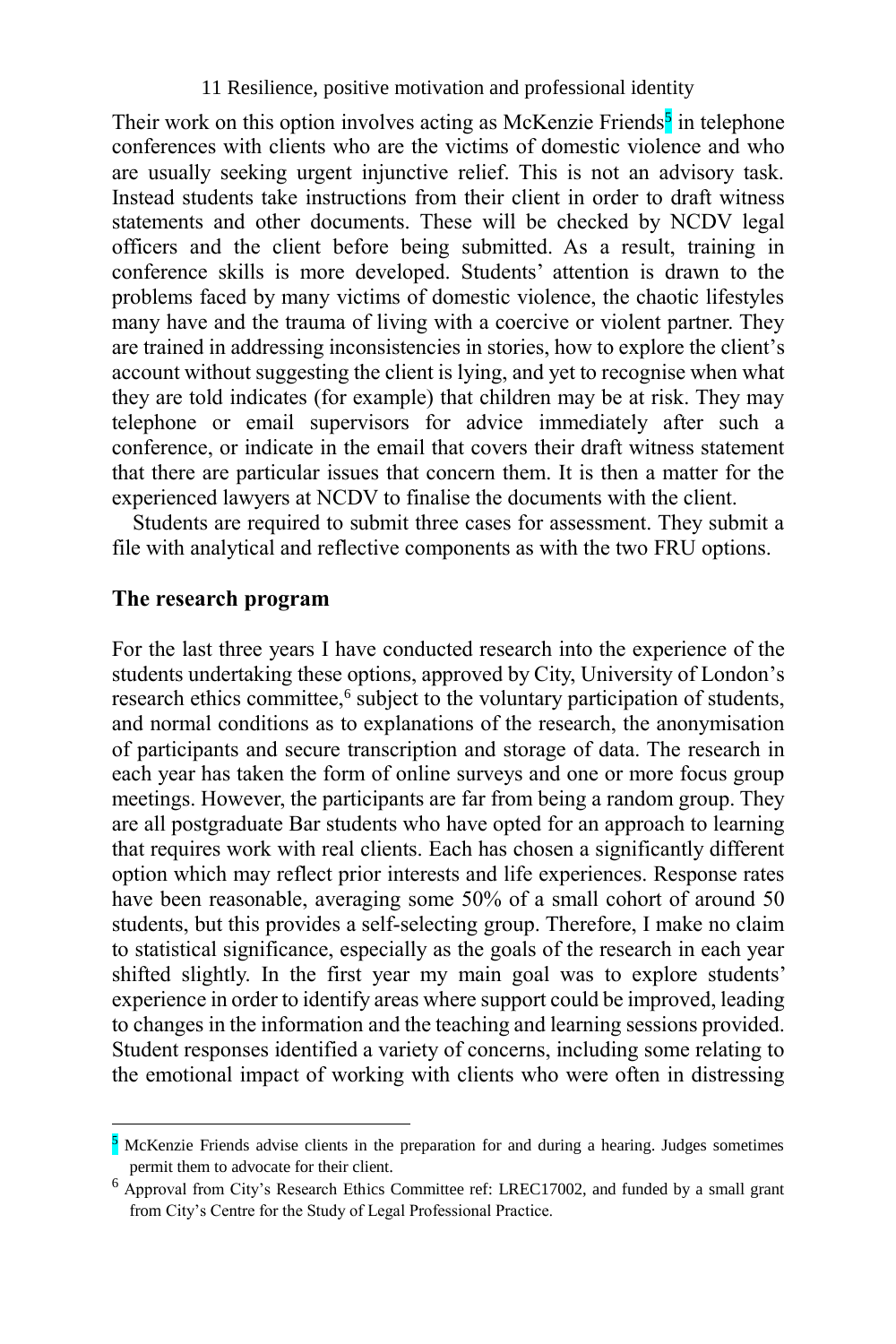circumstances, or working with aggressive opponents or challenging judges. Subsequent iterations of the survey therefore explored these areas in more depth and were informed by my reading of the research into self-determination theory (SDT). I used a thematic approach to the analysis, seeking insights into my research questions from student responses to the survey and to the focus group discussions. This chapter reports on the findings that relate in particular to students' experience of interactions with these others.

In presenting these findings I initially identify the nature of the challenging experiences students faced, in their own words where possible. Students are identified by gender, the chosen option (DV, Emp or SS) where known and the year of their experience. I then consider, informed by SDT, what this suggests in terms of the use of different learning approaches for the development of wellbeing and resilience as individuals develop their professional identity in transition from law students into legal practitioners.

#### **Working with clients**

Our students' clients sought their help at times of enormous stress and usually experienced feelings of helplessness in the face of their circumstances and the formality of the procedures that they had to use to seek a remedy. DV clients generally experienced violence from a partner in their homes and sought urgent relief in the form of a non-molestation order or an ouster order. Many Emp clients had lost their livelihoods, often putting the security of their homes in jeopardy. They generally felt that they had been treated unfairly by their employers and in some cases had faced discrimination. Most SS clients were challenging refusals of disability-related benefits. Their physical or mental suffering was exacerbated in many cases by facing extreme poverty where their disability made employment difficult or impossible to find. What was common across all three categories was living in a precarious world characterised by a lack of personal control and a feeling of injustice perpetuated by an unfeeling bureaucracy.

One student was concerned that the limited conference skills training had left him unprepared for his client conference:

[I]t was particularly pronounced I think because of the particular client I had in my first case. She suffered from schizophrenia and heard voices. That was their primary medical condition. I got into the conference with her and about 20 minutes in, with me having written three pages worth of questions I was going to go through with her really pressing the details on various points. She basically stood up and said 'I don't want to do this anymore. I'm going to go'.

At first, I was worried that I'd sort of said something to offend her or done something wrong. It transpired that she was actually hearing voices during the conference and she just didn't feel comfortable staying in the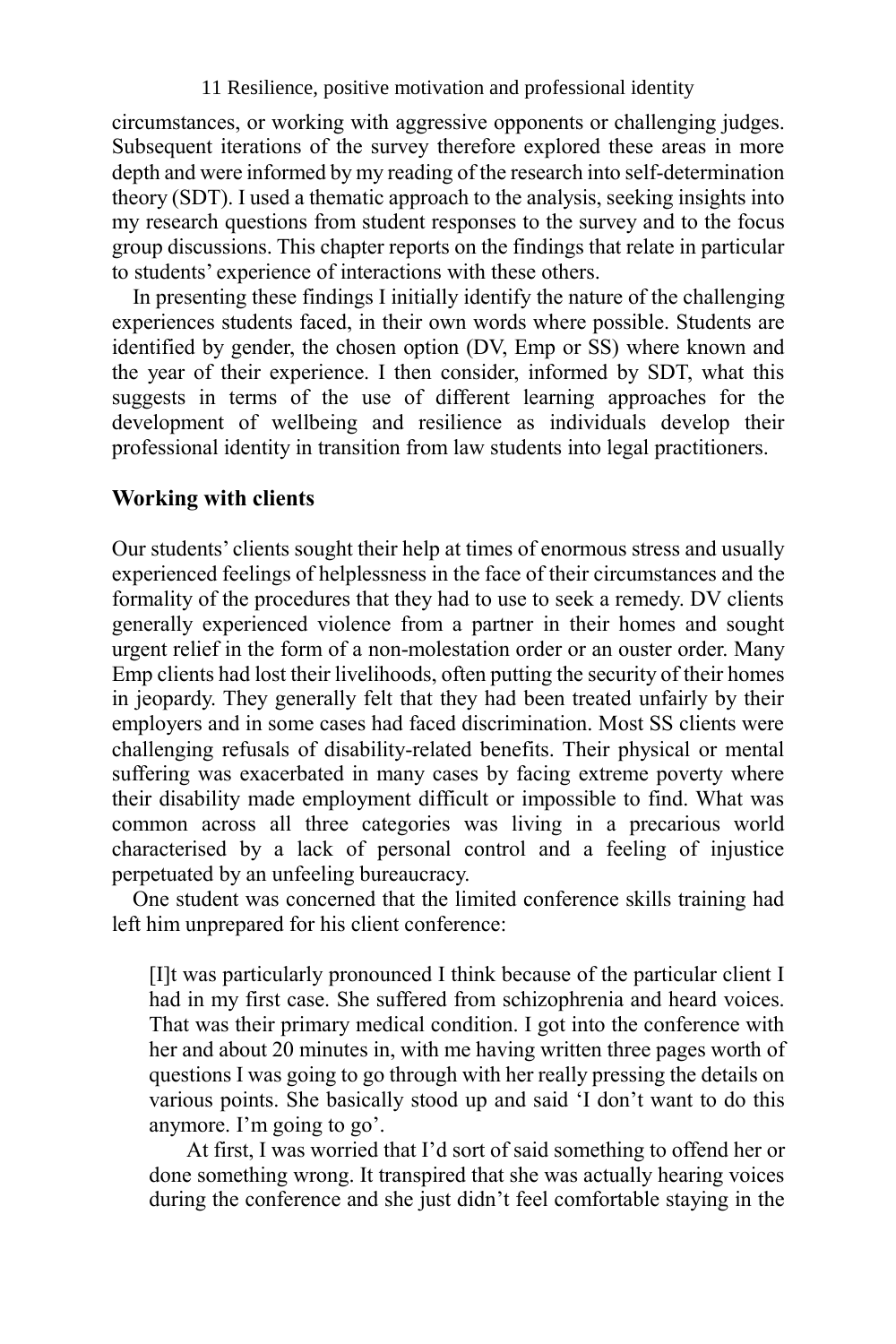room. So we rescheduled it. . . . Same thing ultimately happened but I was so intent on being able to represent her and trying to take the most basic instructions I possibly could from her in order to be able to represent her that in effect I came very close to leading and coaching her in that second conference just to get to the point of being able to continue the case. And at the time that felt like the most pragmatic and sensible thing to do but actually now having studied conference skills I realise it was borderline unethical thing to do.

(M1, SS, 18)

All lawyers recognise that they sometimes encounter clients who are not entirely truthful. The ethical rules are clear: they are required to present their client's case regardless of their personal beliefs as to its accuracy. However, if they notice discrepancies, they owe a duty to their client to draw their attention to them in conference. This could be a significant source of stress. One DV student was told a variety of things by her client that did not seem to fit together. She paused the conference and drew up a chronology.

I was basically going to have to say to her, 'I understand it's very difficult talking about your children being abused but your account doesn't make sense. The judge is going to look at this and instantly go, "This doesn't add up. What happened where?"" And also, in the back of my head, I'm thinking the local authority is going to get an interim care order review. If this is the witness statement, they're going to see that's going to be disclosed to them, they're going to go, 'Her account is inconsistent,' and all the other evidence, they're probably going to go, 'She hasn't protected her children. She's potentially a risk for having not protected them,' because depending on which account you followed depended on what her knowledge of it was. In which case, they'd probably be saying, 'Okay, we want an interim care order. We'll have all three of your children.' You're going, 'You need to get your account quite straight, otherwise, this could have quite serious implications if it doesn't already.'

 $(F1, DV, 16)<sup>7</sup>$ 

This student is working through her understanding of ethical practice, but here appears to be struggling to combine providing sound professional advice with effectively and empathically communicating with a victim of domestic violence. Another student represented a SS client who appeared to be feigning a degree of disability he did not really suffer.

<sup>&</sup>lt;sup>7</sup> This student is reporting in the focus group meeting what went through her mind at the time. In fact, in supervision, she had reported her concerns and had recognised that it was not her role to advise the client, but simply to explore the accuracy of the account while maintaining a trust relationship.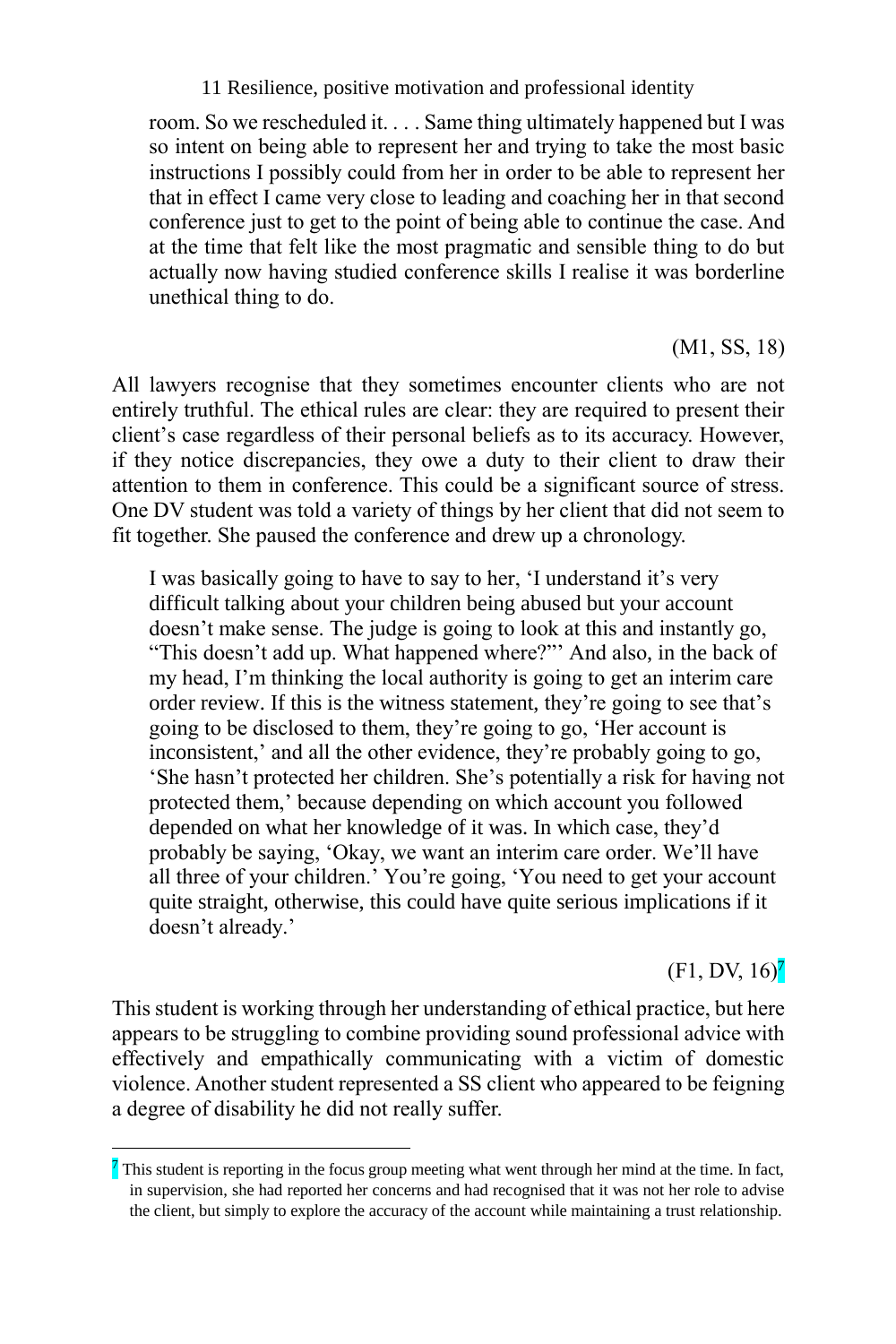[The client] showed up at tribunal looking like they were half dead. And I like ran a purely procedural argument on it because I didn't think judges would believe that. And like I've confirmed with my client that it's the way his instructions were. Ran the procedural argument, won the procedural argument and walked out. And my client basically ran home well after that and it was actually kind of sickening to me because I mean you do the best for your client and like you have a duty to act in their best interest and to advocate for them. But I guess sometimes yeah. Sometimes philosophy and the academics of it sort of crash into the real world.

(M2, SS, 18)

This student had clearly learnt from the study of professional ethics how to address the conflicting duties that can arise when advocating for a client whose account they mistrust. His reflection on his moral discomfort gave him greater confidence to direct the professional career he intended to pursue.

# **Working with opponents**

The Employment Option involves the most clearly adversarial work. Early interactions with opposing solicitors were usually constructive and useful, helping students to develop an understanding of how the preliminary stages of litigation were meant to work. By contrast others experienced opponents whose work was minimal, often late and of poor quality. This was a different learning experience altogether in that the problems caused by poor practice became evident when the matter came to the hearing. Students came to realise how thorough preparation, prompt response to tribunal directions and a willingness to consider settlement could save time and costs in the long run.

Students sometimes found themselves challenged by their professional opponents. This could be a positive experience:

I think because the better your opponent I think it brings out sort of a better side of you – wakes you up a bit. I mean it scares you right in the beginning when you realize Oh man I have senior counsel like opposing me. . . . That's something that you know you have to get over it because it's this guy's life right. And this actually means a lot to him because . . . from what my client was saying getting a good outcome was the difference between keeping a roof over his head and his family first.

(M2, Emp, 18)

This student rose to the occasion and felt that he had grown from the experience. So did this student: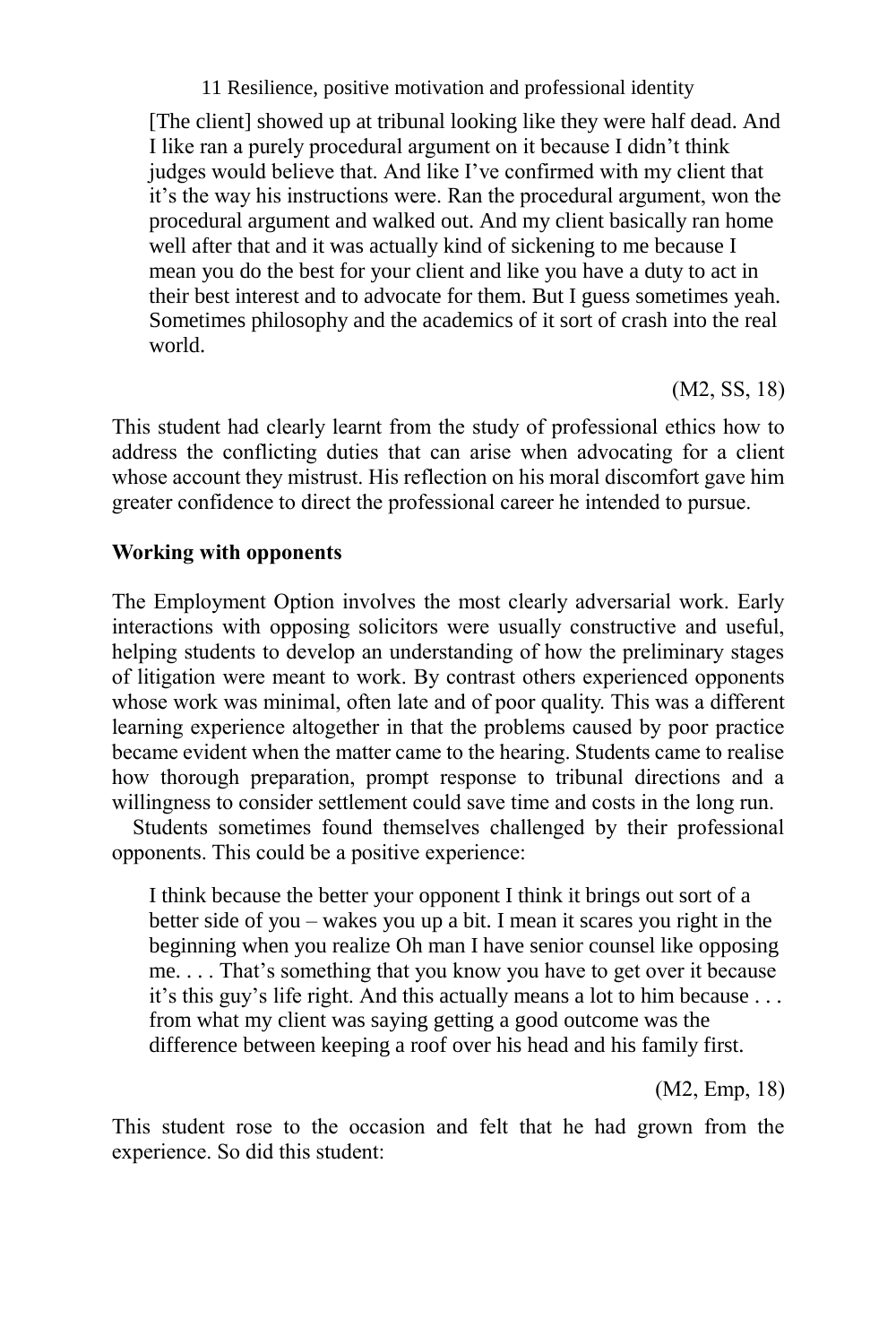And the source of stress being on my case an opponent who is perhaps the most aggressive person I've ever met in my life who threatened costs in every phone call and email. I understand it's probably a strategy, but you know from the perspective of never having done something like this before or thinking crap will my client get costs? Am I going to screw up here?

(M1, Emp, 18)

Training had alerted students to opponents' tactics of threatening costs whether or not justified, while also needing to be cautious to alert clients to costs risks in appropriate cases.

# **Working with judges**

l

Students' experience of judges was generally positive, but there were some exceptions. Here is the experience of one student in a Social Security tribunal.<sup>8</sup>

After the judge has done the introductions and the immediate preliminaries he handed it to the doctor to ask questions who launched into a 30 to 40 minute barrage of interrogation almost of questions which went far beyond anything I've seen before both in terms of sort of tone and attitude and style of questioning. It's incredibly hostile and aggressive but also far beyond what she should have been asking about because she was asking effectively the claimant to try and justify the doctor's decisions and why she had been prescribed certain things. So it was a really awful situation for the claimant to bear. And somewhat surprisingly the claimant ultimately broke down completely . . . . She burst into tears . . . . And I tried to intervene a couple of times during the questioning to try and tame things a bit and bring it back. And the doctor had shut me down.

(M1, SS, 18)

The client ran from the tribunal room and the judges told M1, SS, 18 to follow her to the waiting room. However,

I basically stood firm and said 'No my client is a really vulnerable individual – this style of questioning has not been appropriate. We need to resolve this.' And I basically just made submissions on her behalf in the room. God knows whether I did the right thing procedurally but ultimately it worked out. The judge said okay fine we'll have a quick

<sup>&</sup>lt;sup>8</sup> These tribunals are generally constituted of three members, one a doctor, with another who is legally qualified and usually chairs the hearing.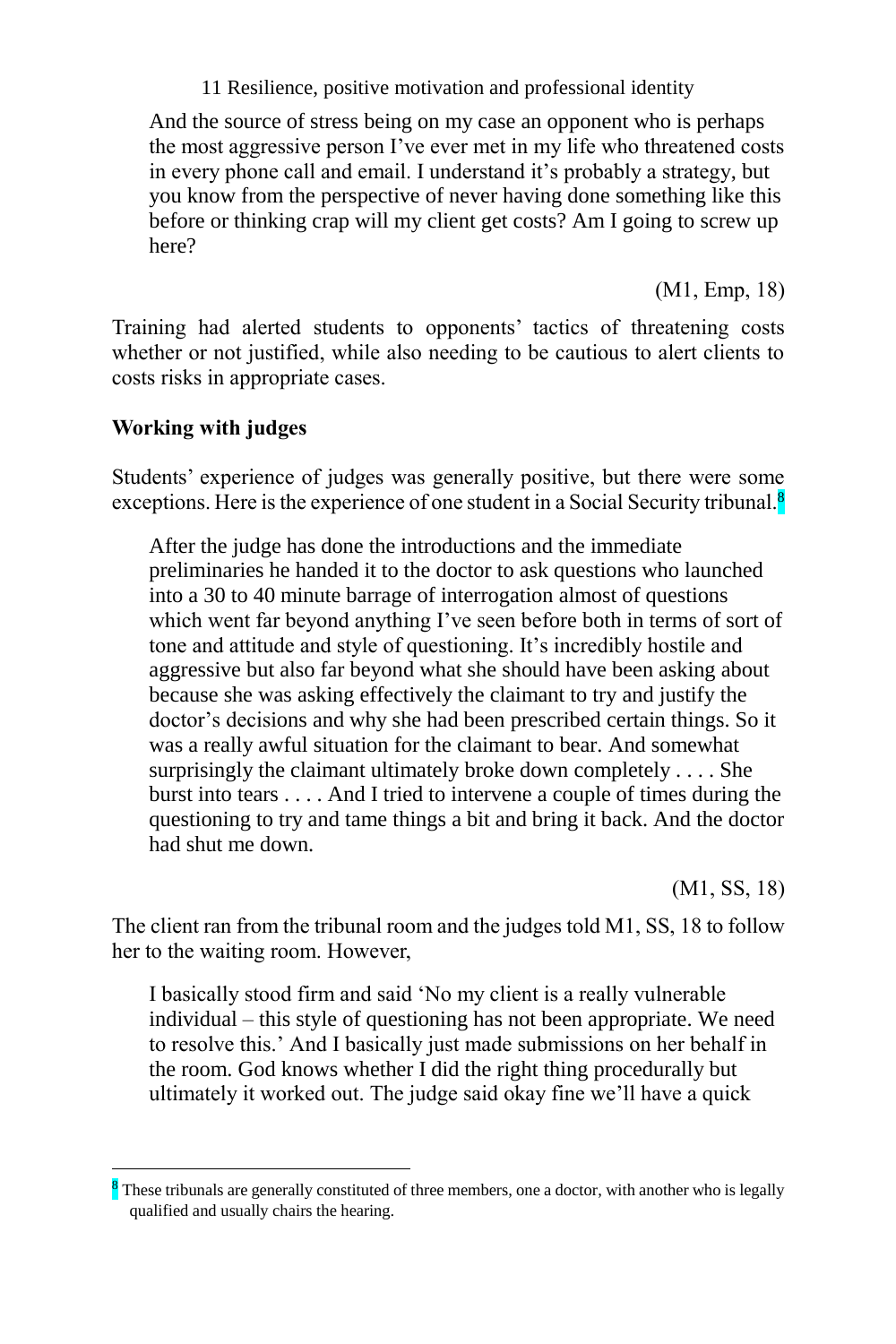discussion and then they agreed without having to reconvene – they agreed to grant the application.

(M1, SS, 18)

This student was conscious of a lack of preparation by not knowing the extent to which he could challenge the panel. However, he showed great moral courage after his client had left and achieved the desired outcome. On further reflection of how the experience had changed how he would approach such situations in the future he said: 'I probably would be more forceful in the tribunal' (M1, SS, 18). Had he done so he may have avoided the dilemma of leaving his client upset and unsupported in order to challenge the direction the tribunal was taking.

#### **Resilience**

l

If we are to prepare practitioners who will be able to sustain themselves they will need to develop resilience<sup>9</sup> in the face of the challenges they will encounter. This concept is currently popular but should not be accepted uncritically. Many of the sources of damaging stress on clinic students and lawyers might themselves be addressed. Focusing on resilience risks individualising problems and placing the onus on the person who is facing the excessively stressful situation.<sup>10</sup> Employers are inclined to exploit individualistic solutions in order to avoid making structural or cultural change within the workplace as they may be concerned that it will affect their competitivity. We need to be alert to this and recognise that the need for resilience should in no way inhibit our challenging things that might be improved.<sup>11</sup> That said, it is in the nature of much professional work that people will have to engage with stressful situations and difficult encounters. It is therefore important to address resilience in a way that enhances the capacity of individuals to respond professionally to inevitable challenges while retaining a critical perspective on stressors which might be changed. This has been done with some success in the context of nursing continuing professional development. An intervention of six workshops with a group of nurses

<sup>&</sup>lt;sup>9</sup> Psychologists have developed working definitions of resilience. For a useful overview see Sandra Prince-Embury, 'Review of Resilience Conceptual and Assessment Issues' in Sandra Prince-Embury and Donald H Safloske (eds), *Resilience Interventions for Youth in Diverse Populations* (Springer, 2014), 13.

<sup>10</sup> Christine Parker, 'The "Moral Panic" Over Psychological Wellbeing in the Legal Profession: A Personal or Political Ethical Response?' (2014) 37 3 *UNSW Law Journal* 1103, and in the medical field, Caroline Barratt, 'Developing Resilience: The Role of Nurses, Healthcare Teams and Organisations' (2018) 33(8) *Nursing Standard* 43. 1

<sup>11</sup> See, for example Dave Webster's blog, *Critiquing Discourses of Resilience* [<https://davewebster.org/2017/05/14/a-contrary-view-critiquing-discourses-of-resilience-in](https://davewebster.org/2017/05/14/a-contrary-view-critiquing-discourses-of-resilience-in-education/)[education/>](https://davewebster.org/2017/05/14/a-contrary-view-critiquing-discourses-of-resilience-in-education/) accessed 7 May 2019.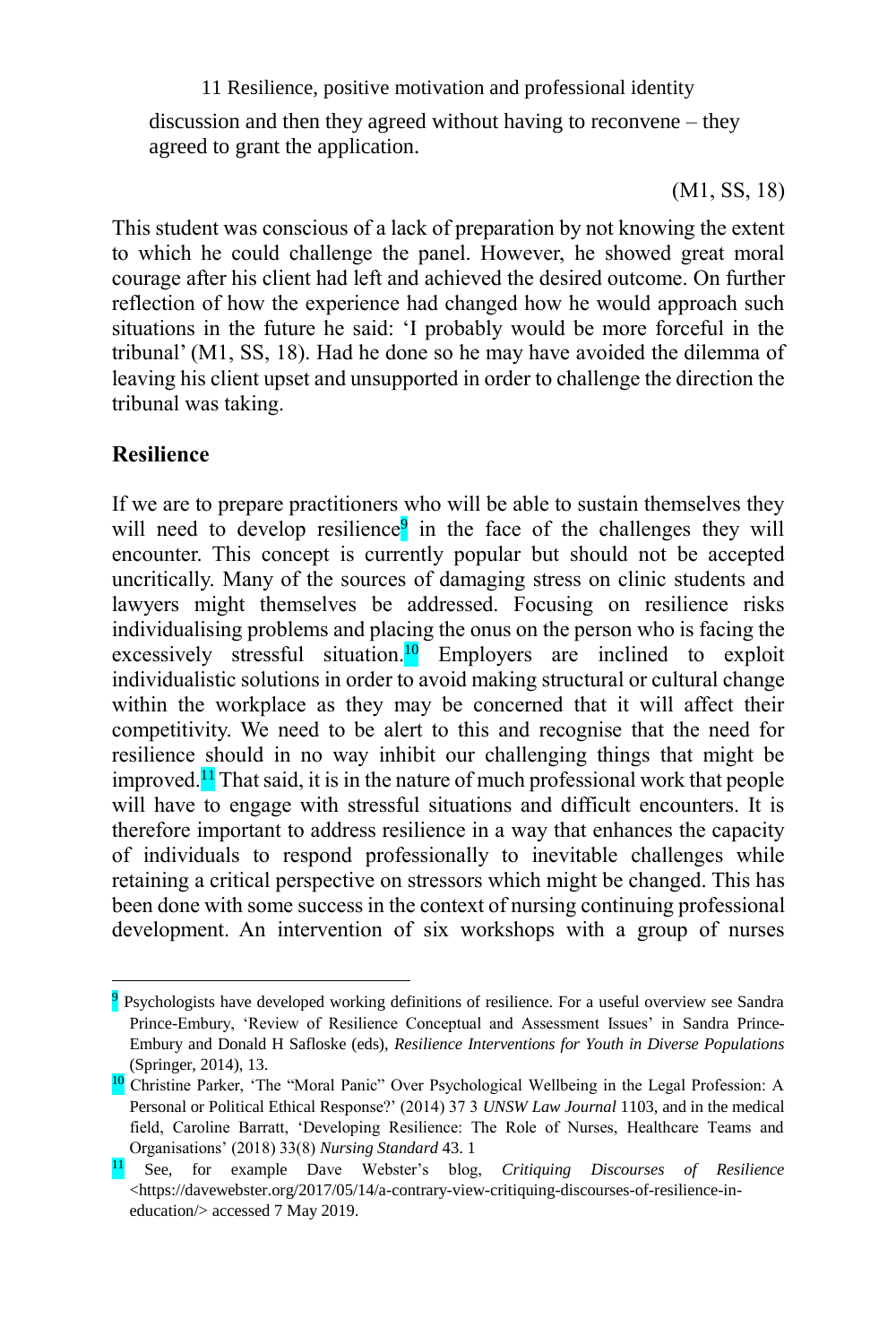introduced to a participatory mentoring environment was shown to be effective both in developing personal resilience and making positive changes to the workplace.<sup>12</sup> There is limited evidence of this being addressed in the legal practice context.<sup>13</sup> Thus the experience of colleagues working in the medical context provides a valuable guide for legal continuing professional development. The context of a short optional module in a one-year professional programme, however, does not allow for such a developed intervention. This, I suggest, is therefore a matter for regulators to require as an element of continuing professional development, as many stressors could, as suggested previously, be reduced or eliminated.

We did introduce changes as a result of the insights that our research gave us.

#### **Interventions**

In the light of the responses received in 2016 we introduced an early session on conference skills, initially focusing on practical matters and the ethics of client conferences with some discussion of the emotional issues that clients might bring to their conference and approaches to responding to those. This seems to have been effective (recognising the limited reliability of the small numbers surveyed). In 2016 only 45% of students felt that they had responded well to clients' emotional difficulties, but the following year this had risen to 79%. The percentage who felt they had responded badly dropped from 30% to 7%. Interestingly, in this context, the number who responded 'very well' actually fell (from 23% to 17%). This may have been because they had a greater awareness of the issue and were more critical of themselves, though this, inevitably, is speculation and with these small numbers has no broader significance.

Subsequently we have developed the conference skills session by adding a self-study module that helps students to understand the nature of empathy, techniques that they might practise and use to demonstrate empathy and how this relates to professional practice.<sup>14</sup>

#### **Developing resilience**

l

While it is clear that we should do what we can in terms of module and assessment design to minimise unnecessary stress on students it remains the case that legal practice inherently carries stressors. How do we best help students to develop the necessary resilience? In one focus group the facilitator

<sup>&</sup>lt;sup>12</sup> Glenda MacDonald et al.,,  $^4$ A Work-Based Educational Intervention to Support the Development of Personal Resilience in Nurses and Midwives' (2012) 32(4) *Nurse Education Today* 378, 383.

<sup>&</sup>lt;sup>13</sup> A list of Australian responses can be found in Parker (n 10) at Appendix 2. These tend to focus on the individual rather than the structural, thus risking the criticism identified earlier.

<sup>&</sup>lt;sup>14</sup> The essential elements of that module are presented in the Empathy section.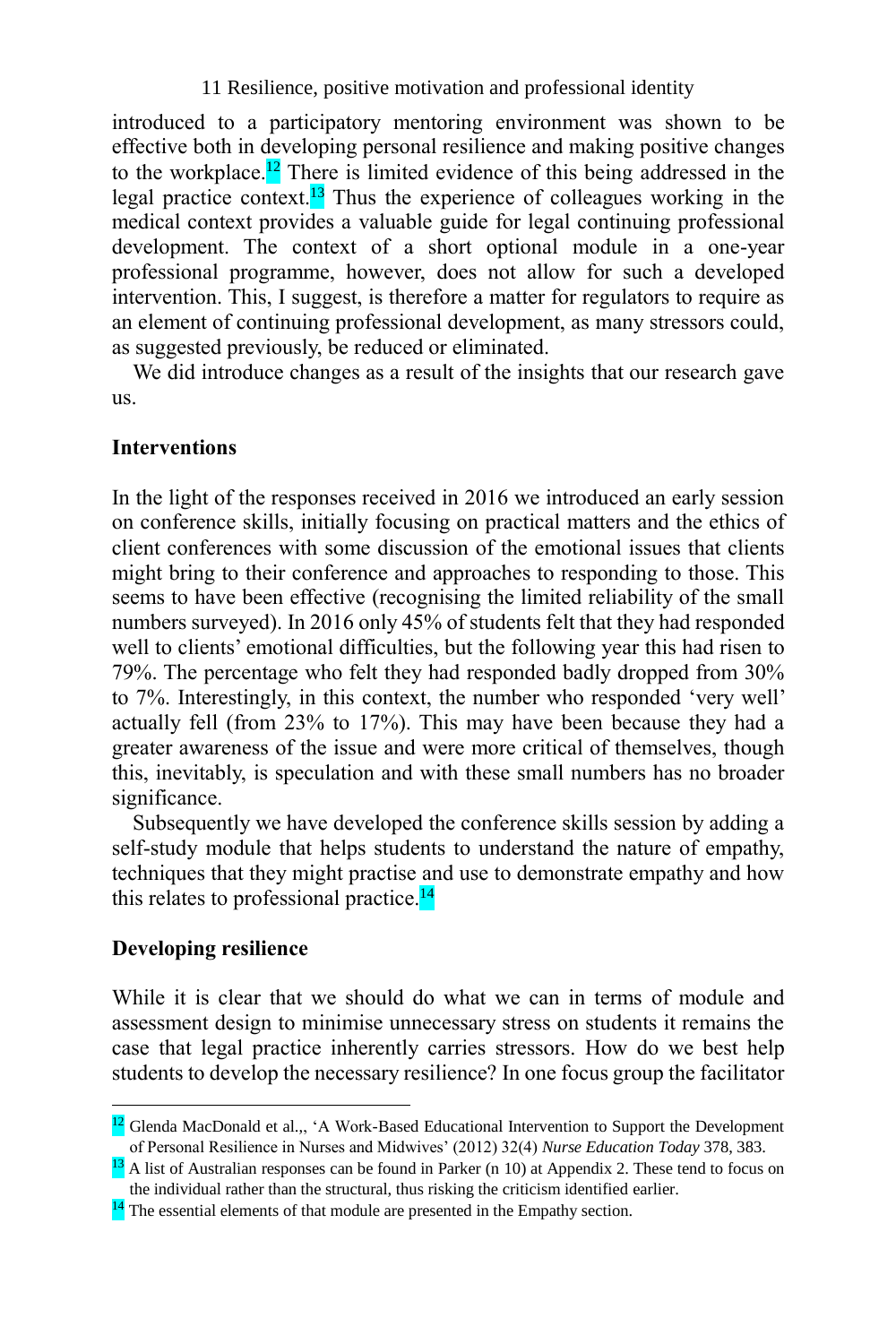related an experience where, facing bullying from a student, her line manager had, in effect told her to 'toughen up'. Student responses included:

You need to be resilient because I think that it's something that you might have to find within you and having someone tell you toughen up and be stronger, it's not really going to  $-i$  it's such a horrid thing to tell someone. I would hate it.

(F1, DV, 17)

I think experience was what really helps you with this.

(F1, SS, 17)

I think what helped was that [supervisor] told us practical steps to take rather than tell us to be tough and to be resilient because those things would not have helped us. But taking these practical steps would be telling us how to do it.

(F2, DV, 17)

Students recognised that resilience came, in part, from 'something within' them and saw the most effective way of helping them to develop resilience being to provide practical guidance and opportunities to develop competence through experience. This is what all professional development programmes should be seeking to achieve and live clinical work is an important component of that process.

Research into student perceptions of resilience was undertaken with undergraduates studying several different disciplines.<sup>15</sup> Amongst the conclusions drawn is the proposition that:

- Resilience is about the individual, and the context in which they are operating:
	- **Internal factors**: optimism, control, dealing with change and uncertainty, dealing with failure, competence, self-care, goalsetting, expectations of self;
	- **External factors**: relationships (personal and professional), transitions, expectations, formal support, organisational processes, expectations of others.<sup>16</sup>

<sup>15</sup> Lydia Bleasdale and Sarah Humphreys, *Undergraduate Resilience Research Project Report* (Leeds Institute for Teaching Excellence, 2018) <http://teachingexcellence.leeds.ac.uk/wpcontent/uploads/2018/01/LITEbleasdalehumphreys\_fullreport\_online.pdf> accessed 7 May 2019.

<sup>&</sup>lt;sup>16</sup> Lydia Bleasdale, 'Undergraduate Resilience Research Project: University of Leeds' (17 November 2017, London & South East PFHEA Meeting).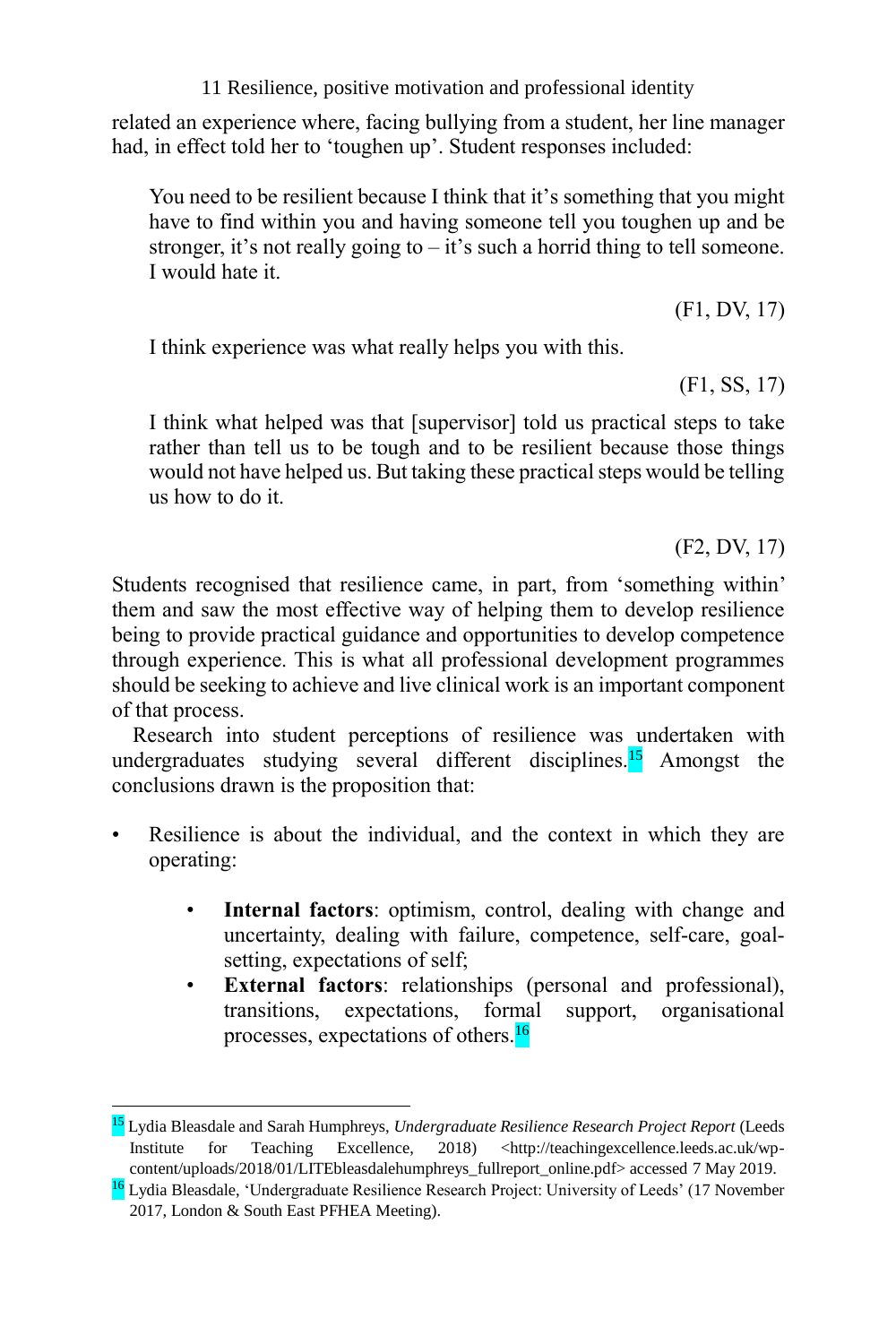These factors suggest that in order to assist students to develop the necessary degree of resilience we may be assisted by self-determination theory.

## **Self-determination theory**

 $SDT<sup>17</sup>$  has been used to develop understanding of the social environments that best support our individual well-being and development.<sup>18</sup> According to SDT there are three basic psychological needs which, if satisfied, will enhance intrinsic motivation: autonomy, competence and relatedness. Cognitive evaluation theory (CET) has been developed as a sub theory by Ryan and Deci<sup>19</sup> and explains how the fulfilment of these three basic needs supports the maintenance of intrinsic motivation. Students would be described as intrinsically motivated where they have chosen activities 'that have the appeal of novelty, challenge or aesthetic value'.<sup>20</sup> Having intrinsic goals has been found to be positively associated with well-being and negatively associated with depression and anxiety.<sup>21</sup>

As Sheldon and Krieger explain, writing in the context of the well-being of law students,

people need to feel that they are good at what they do or at least can become good at it (competence); that they are doing what they choose and want to be doing, that is, what they enjoy or at least believe in (autonomy); and that they are relating meaningfully to others in the process, that is, connecting with the selves of other people (relatedness).<sup>22</sup>

Students who are intrinsically motivated and have intrinsic goals will demonstrate greater resilience.

With this in mind, clinic students at City were asked about their motivation for choosing a clinic option. The strongest motivator was the desire to improve competence. No student thought this unimportant or slightly important. The next most highly rated was 'to achieve justice for my clients', a powerful intrinsic motivator for the challenging work these students will be doing. Third comes communication skills – related to competence but introducing a

<sup>&</sup>lt;sup>17</sup> For a fuller explanation, see earlier chapters of this volume.

<sup>&</sup>lt;sup>18</sup> Richard M Ryan and Edward L Deci, 'Self-Determination Theory and the Facilitation of Intrinsic Motivation, Social Development, and Well-Being' (2000) 55(1) *American Psychologist* 68.

<sup>19</sup> Richard M Ryan and Edward L Deci, *Intrinsic Motivation and Self-Determination in Human Behaviour* (New York: Plenum, 1985).

 $20$  Deci and Ryan, (n 18) 71.

<sup>&</sup>lt;sup>21</sup> Tim Kasser and Richard M Ryan, 'Further Examining the American Dream: Differential Correlates of Intrinsic and Extrinsic Goals' (1996) 22 *Personality and Social Psychology Bulletin* 280–287.

<sup>&</sup>lt;sup>22</sup> Kennon M Sheldon and Lawrence S Krieger, 'Understanding the Negative Effects of Legal Education on Law Students: A Longitudinal Test of Self-Determination Theory' (2007) 33(6) *Personality and Social Psychology Bulletin* 883, 885.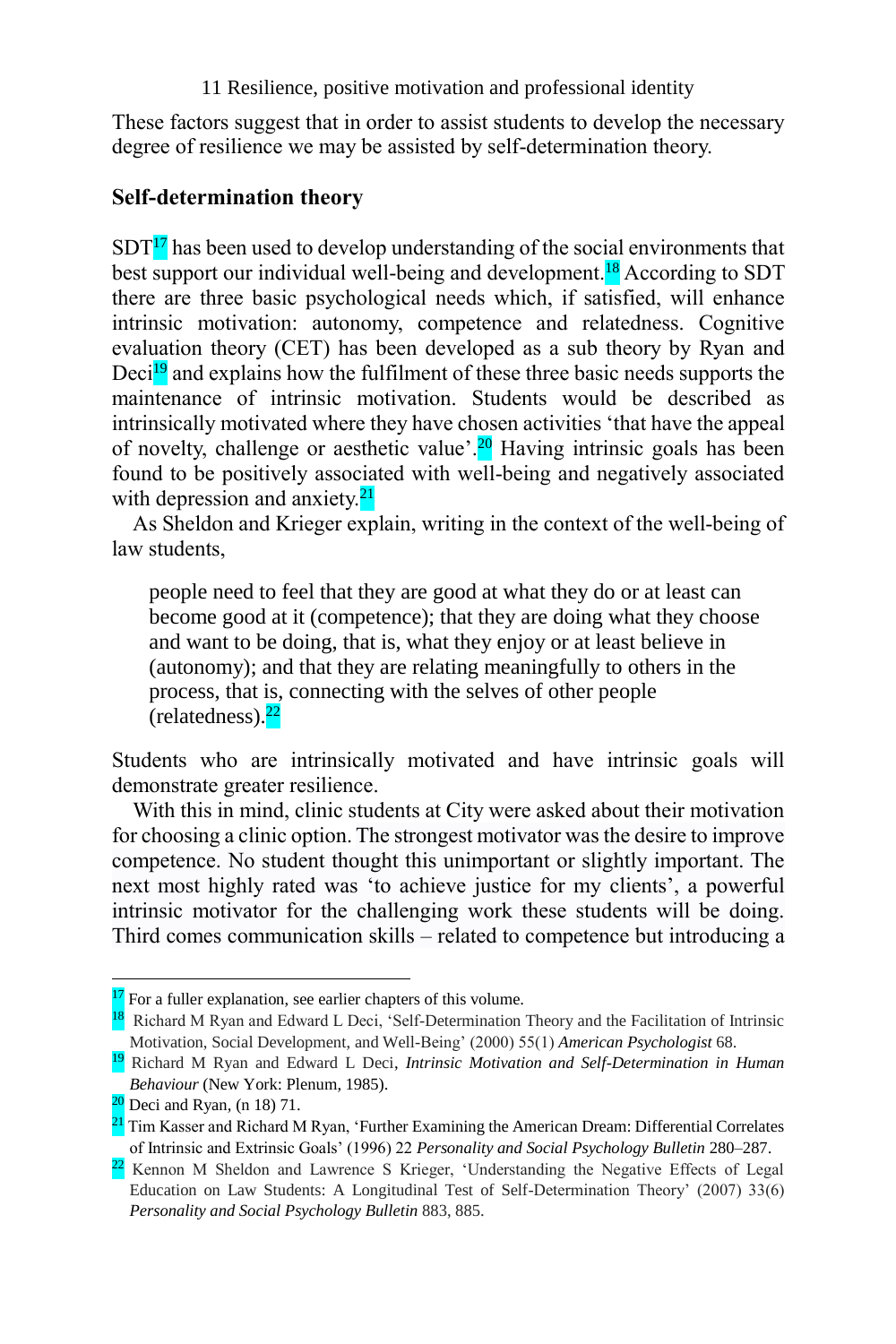recognition of the importance of relatedness: the ability to communicate with others. By contrast, the concept of working with others towards a goal received a relatively low rating. This may be because of the culture of the Bar, in which there is a real pride in independence. Before encountering the teamworking realities of practice students may not recognise the importance of effective collaboration. Indeed, the relatively high rating given to 'take decisions within a limited field of activity' is consistent with this perspective and shows some self-awareness of the importance of autonomy.

Two low-rated motivators may tell different stories. Participants may have assumed that down-rating 'Enhance my CV' was the 'correct answer' and given the answer they thought I wanted to hear. By contrast, the low rating given to 'understand myself better' was personally disappointing, given that these students had just submitted a reflective report as part of their assessment task.

Students were also asked about what motivated them in their actual work with clients. The three top-rated options (to 'please my client'; 'achieve justice' and 'win the case') may have been hard to distinguish. However, they were all clearly more highly rated than self-interested motivators. As one student observed:

although my motivation for selecting the option was connected to my studies and my CV; when conducting actual work with clients, these (and the connected statements above) were completely unimportant to the conduct of my work. Once involved in a client's case, the motivation became about them – not born out of any self interest.

(M, SS, 18)

However, one motivator, 'the freedom to make decisions', included to explore students' evaluation of autonomy, was relatively lowly rated. It divided opinion, with six students rating it 'extremely important' but nine rating it as 'unimportant' or 'slightly important'. One student explained:

I tend to be motivated by a desire to do my best rather than please the client. Often by doing my best for a client, this will result in my pleasing them, but sometimes I have to provide them with bad news and the case may not go well for them. I am very competitive, hence why my main motivators are winning, achieving justice and making my own decisions – each of which this module enabled me to achieve.

(F Emp 18)

This led me to think that the three psychological needs (competence, autonomy and relatedness) identified in Self-Determination Theory, do not work in a hierarchy but are better thought of as interacting factors, all of which are significant, but which different individuals may prioritise differently.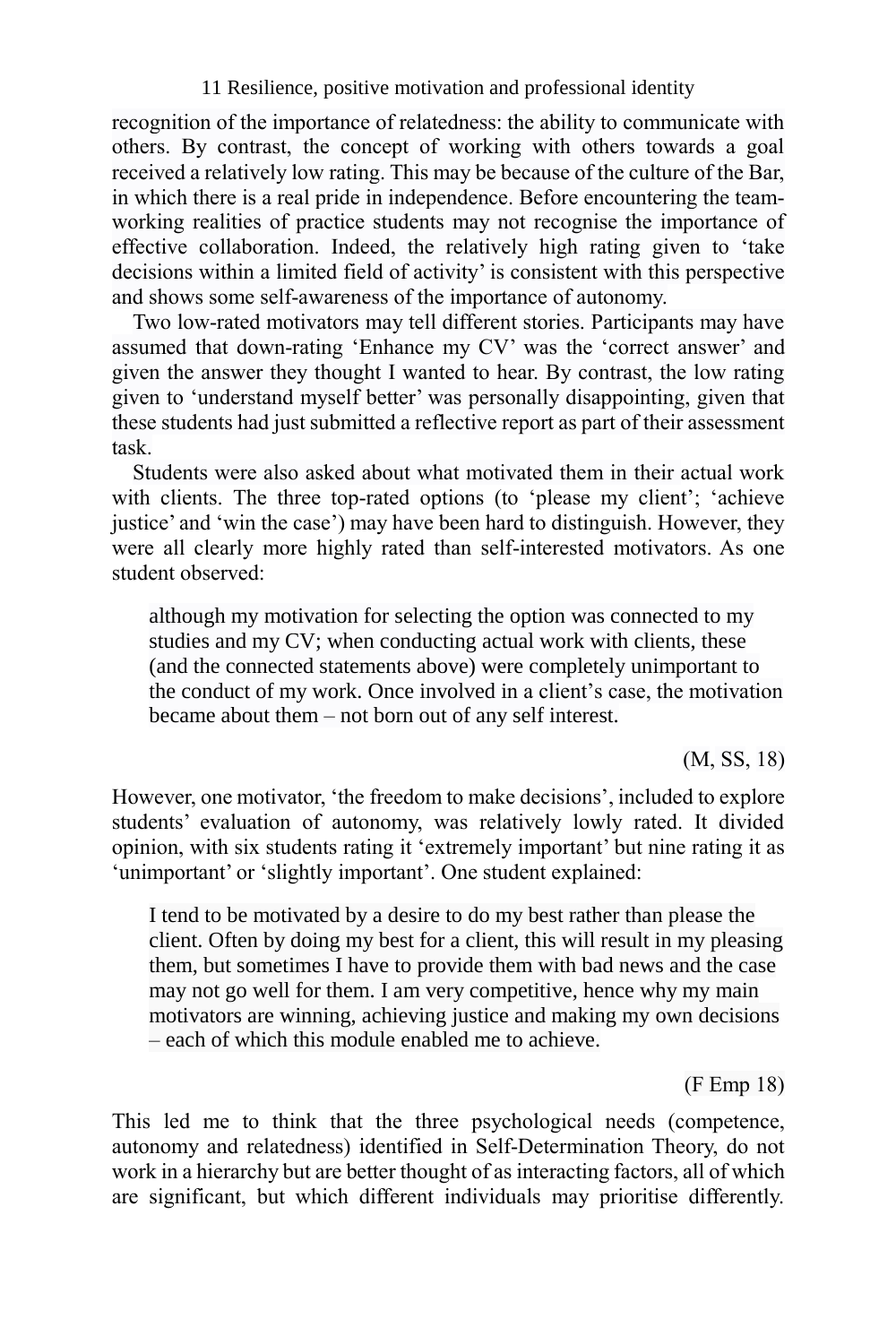Discussions in one focus group tended to confirm this. Students were introduced to SDT and asked their thoughts about the three needs. One quickly suggested that for her, relatedness was the most important.

I think [relatedness] is more important for me than the others . . . . Because I think what really drives me is helping others and I think . . . being competent feeds into [relatedness] for me. So, being competent is very necessary, being good at something is necessary in order to help people better.

(F1, DV, 17)

This raised an immediate response:

I think competence is the most important thing because especially with the Bar, you need to know your stuff otherwise you're going to get terrible barristers, so I think competency is the main thing and autonomy as well because it's a self-employed profession. And I'm someone that's always enjoyed working independently . . . . And meaningful relationships I think that is a less important thing.

(F, SS, 17)

This student also explained how she had hated group work at university, where others took the credit for her hard work. She added:

This is why I want to be a barrister because . . . if I do something badly, I should suffer the consequences; if I do something well, I should have all the consequences.

(F, SS, 17)

Students then discussed their experiences of barristers they had known who had succeeded or failed to relate openly to them even when undertaking demanding work.

I bumped into a barrister yesterday who I did my very first minipupillage with . . . . it was really bizarre, because he was busy, you know he was about to go into court. But he couldn't just say, 'Oh okay, good to see you.' He can't really sort of stop for five seconds and I see other barristers who are brilliant and just switching just like, they'll say something really communicate with you and then get on with what they do . . . . Those are the ones I aspire to be.

(F2, DV, 17) (general agreement)

Further discussion addressed the interaction between autonomy and relatedness.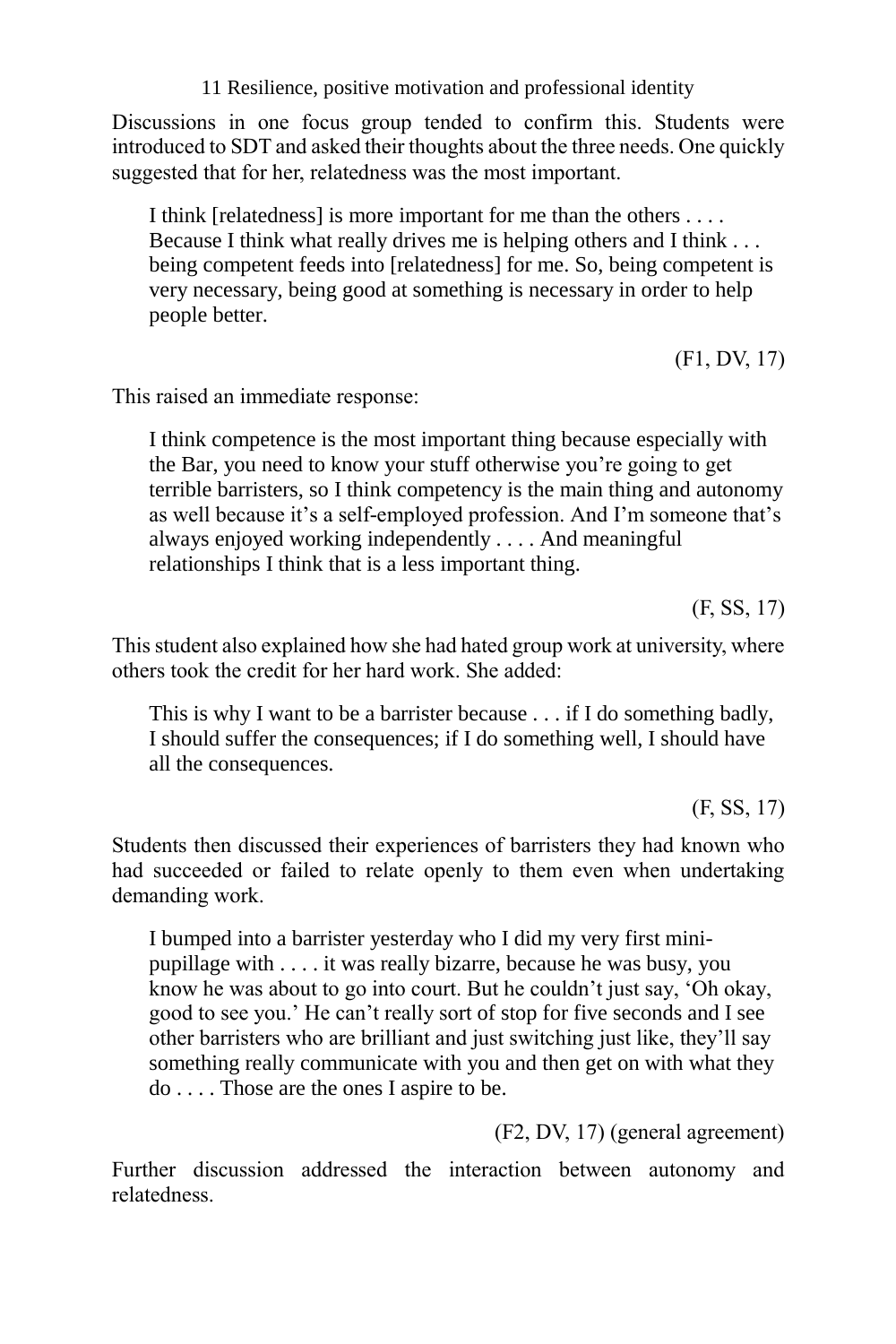I'd complicate that autonomy element. I think it's kind of a balance of autonomy and then working with other people.<sup>23</sup> I think that's the agenda, sort of unfettered autonomy is – (interrupted)

(M, SS, 17)

So, autonomy needs to be balanced with a meaningful relatedness. You can't just be autonomous on your own. Yeah, there should be a sort of balance on those and then the other things that you were saying and things like empathy also would feed into those things and also would be influenced by those things.

(F, SS, 17)

This, however, was getting too comfortable for M, SS, 17 who said:

These are bit motherhood and apple pie though. Of course, these are important – but sorry, to me 1) might be intellectual fulfilment, so 2) might be remuneration whether that's monetary or psychological or status in society. I think people are different in terms of what they look for. These three might be particularly common but there are other factors that people are looking for too.

(M SS 17)

He may have been thinking of the three elements as motivators rather than needs.

The final student comment before the group had to finish was:

l

I think for me relatedness or relationships that's particularly key I think in general specifically at the Bar I always think one of the things that resonates with me is the sort of point how you can build your whole career, your reputation that you can lose in five seconds at the Bar. And once it's gone, you're not going to get it back but based on it, you can't be trusted perhaps.<sup>24</sup>

(M, Emp, 17)

This student discussion tends to support the view that the three needs identified by SDT act together to encourage intrinsically motivated behaviours as opposed to operating in any hierarchy (even a hierarchy that differs between

 $\frac{23}{21}$  This suggests that this student had misunderstood the concept of autonomy to mean working alone. However, his observation and the ensuing discussion do raise insights into students' perceptions as to how the elements of SDT interact.

<sup>&</sup>lt;sup>24</sup> This is something of a trope at the Bar of England and Wales. It is a small profession and reputation is enormously significant if barristers are to be able to conduct negotiations or litigation effectively on behalf of their clients.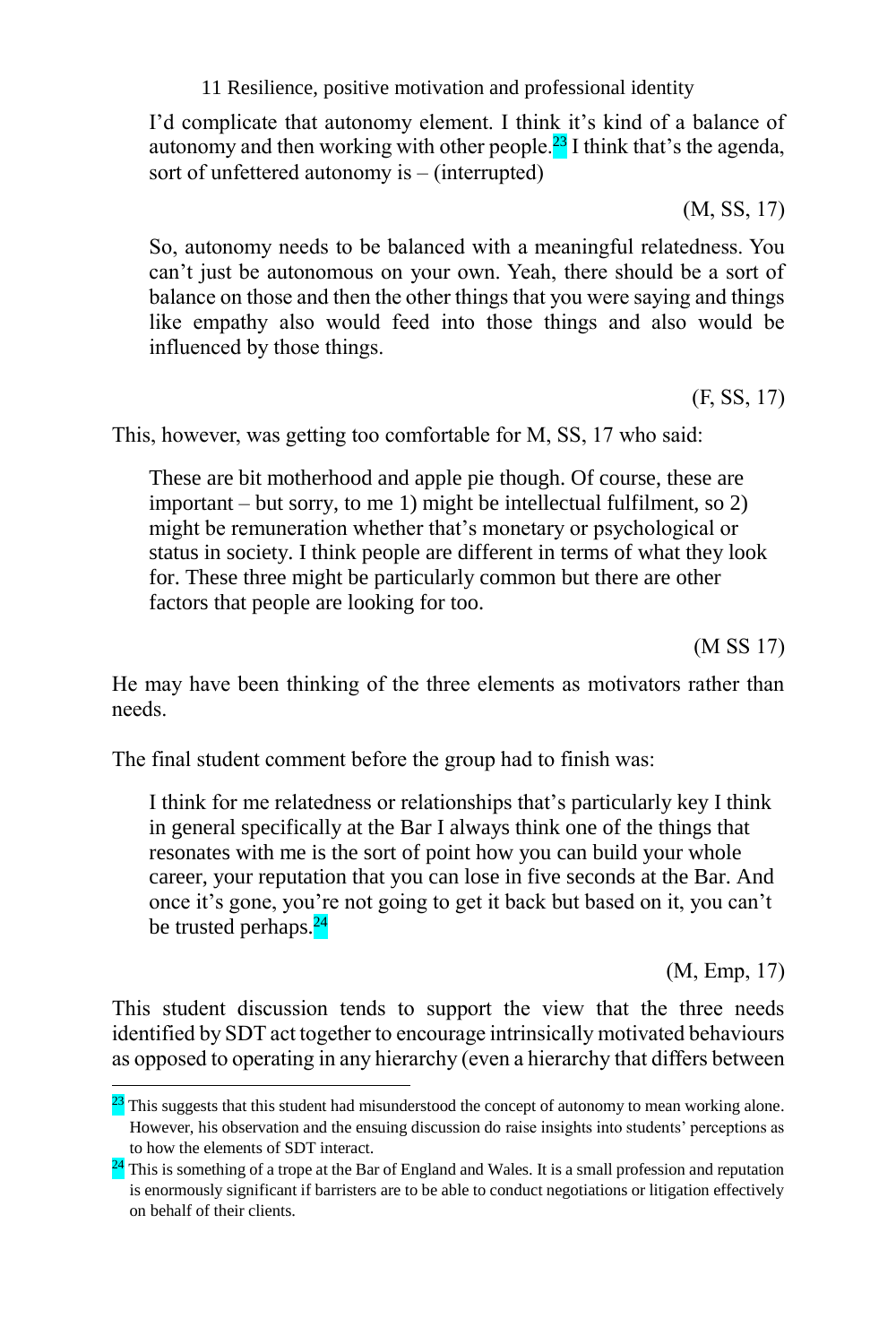individuals). Of the three, relatedness was the one that produced more equivocal responses from students. As a result we have introduced training designed to give students insight into the significance of empathy when working with clients and how it develops both their professionalism and their resilience.

# **Empathy**

l

Students are first reminded that empathy is a professional responsibility: "[barristers] will know how and where to demonstrate empathy and act accordingly."<sup>25</sup> They often confuse empathy with sympathy, so are given an explanation such as: 'Sympathy refers to the heightened awareness of another's plight as something to be alleviated. … Empathy … refers to the attempt of one self-aware self to understand the subjective experiences of another self. … Empathy is a way of "knowing". Sympathy is a way of "relating"<sup>26</sup>

Two main types of empathy are generally recognised. Affective empathy is a spontaneous process which works more strongly with family, friends and people who share our background, culture or experiences. The firing of 'mirror neurons' partially activates the same emotion as observed in the other.<sup>27</sup> Cognitive empathy is the appraisal of another's emotional state or situation with focus, reflection and thought as key elements. It can lead us to act and respond in constructive ways. This is necessary for professional empathy which involves:

- Understanding the client's situation, perspective and feelings;
- Communicating that understanding and checking its accuracy;
- Acting on that understanding with the client in a helpful (professional) way.<sup>28</sup>

Research into the lawyer-client relationship suggests that this is key to client satisfaction. Cunningham found that client satisfaction is concerned more with the process than with the outcome of representation.<sup>29</sup> Research by the Law

 $25$  BSB, Professional Statement for Barristers, Rule 3.4, <www.barstandardsboard.org.uk/media/1787559/bsb\_professional\_statement\_and\_competences\_ 2016.pdf> accessed 7 May 2019.

<sup>&</sup>lt;sup>26</sup> Lauren Wispé, 'The Distinction Between Sympathy and Empathy: To Call Forth a Concept, a Word Is Needed' (1986) 50(2) *Journal of Personality and Social Psychology* 314, 318.

<sup>27</sup> Vilayanur S Ramachandran, 'The Neurology of Self-Awareness' (2007) *The Edge <*www.edge.org/3rd\_culture/ramachandran07/ramachandran07\_index.html> accessed 7 May 2019.

<sup>28</sup> Stewart W Mercer and William J Reynolds, 'Empathy and Quality of Care' (2002) 52 *British Journal of General Practice* S9–13.

<sup>29</sup> Clark D Cunningham, 'What do Clients want from their Lawyers?' 2013 *Journal of Dispute Resolution* 143.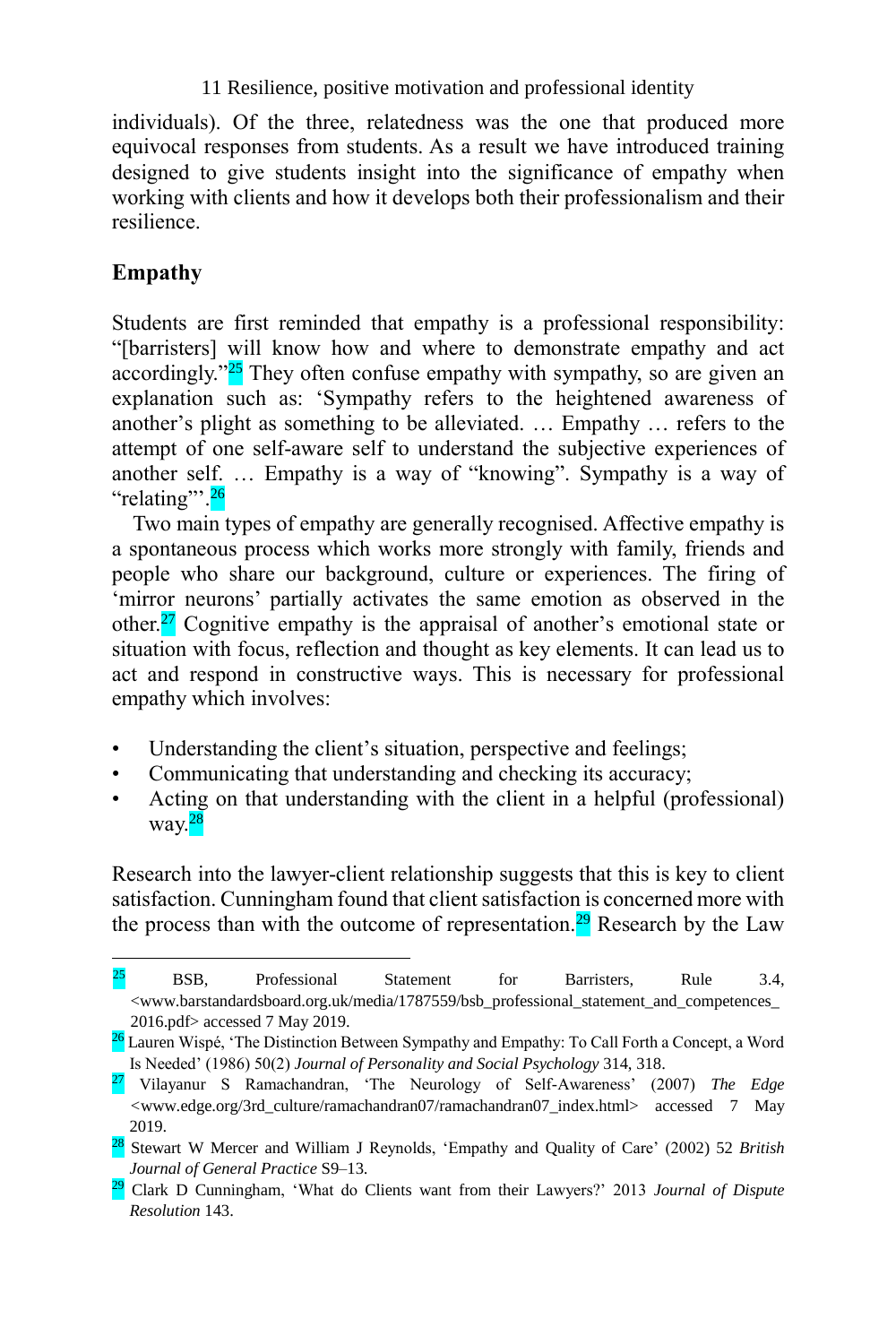Society showed the importance of the client feeling listened to and respected: 'She talked to me, as a person, with respect'. $30$  In order to ensure that clients know we are empathising we can use non-verbal behaviour such as nodding, eye contact, raised eyebrows, appropriate expressions and non-judgmental reactions. We can explore what the client has said with further questions and make verbal statements showing or describing what we have understood. In this way a client-centred interview should seek to do the following:

- 1 Explore and clarify the client's perspective, circumstances and feelings;
- 2 Listen to understand, using eye contact and mirroring body language;
- 3 Recognise an empathic opportunity;
- 4 Communicate genuine empathic understanding ideally verbally as well as non-verbally (unconsciously);
- 5 Act on that understanding in a professionally helpful way.<sup>31</sup>

Developing this particular communication skill provides a better experience for the client and also helps the lawyer to understand the client's position better and enable more appropriate, better-focussed advice. There is also evidence that it can provide personal benefits as well. Researching the use of empathy by general medical practitioners, Roter discovered that increased expressions of empathy are associated with improvements in relationships and increased job satisfaction.<sup>32</sup> Working with a similar group of medical professionals, Krasner found that participating in a mindfulness programme that addressed expressing empathy can protect against burnout.<sup>33</sup> Thus students and lawyers can, by providing a better, more empathetic service to clients, take more care of themselves while developing the resilience that they will need to practise effectively and with reduced risk of burnout. This is more the responsibility of employers and regulators than of individuals as it is hard for new entrants to challenge the culture of an existing organisation. $34$ 

# **Conclusion**

<sup>&</sup>lt;sup>30</sup> Hilary Sommerlad and David Wall, 'Legally Aided Clients and their Solicitors: Qualitative Perspectives on Quality and Legal Aid' The Law Society, *Research Study No 34*, 1999*.*

<sup>&</sup>lt;sup>31</sup> Mercer and Reynolds (n 28) 1; Eliska Prochazkova and Mariska E Kret, 'Connecting Minds and Sharing Emotions Through Mimicry: A Neurocognitive Model of Emotional Contagion' (2017) 80 *Neuroscience & Biobehavioral Reviews* 99. In the context of legal education and practice see Chalen Westaby and Emma Jones, 'Empathy an Essential Element of Legal Practice or "Never the Twain Shall Meet"?' (2018) 25(1) *International Journal of the Legal Profession* 107.

<sup>32</sup> Debra L Roter et al.,, 'Communication Patterns of Primary Care Physicians' (1997) 277(4) *JAMA* 350.

<sup>&</sup>lt;sup>33</sup> Michael S Krasner et al.,, 'Association of an Educational Program in Mindful Communication with Burnout, Empathy, and Attitudes Among Primary Care Physicians' (2009) 302(12) *JAMA* 1284.

<sup>34</sup> See Richard Moorhead, Steven Vaughan and Cristina Godinho, *In-House Lawyers' Ethics: Institutional Logics, Legal Risk and the Tournament of Influence* (Hart, 2018).